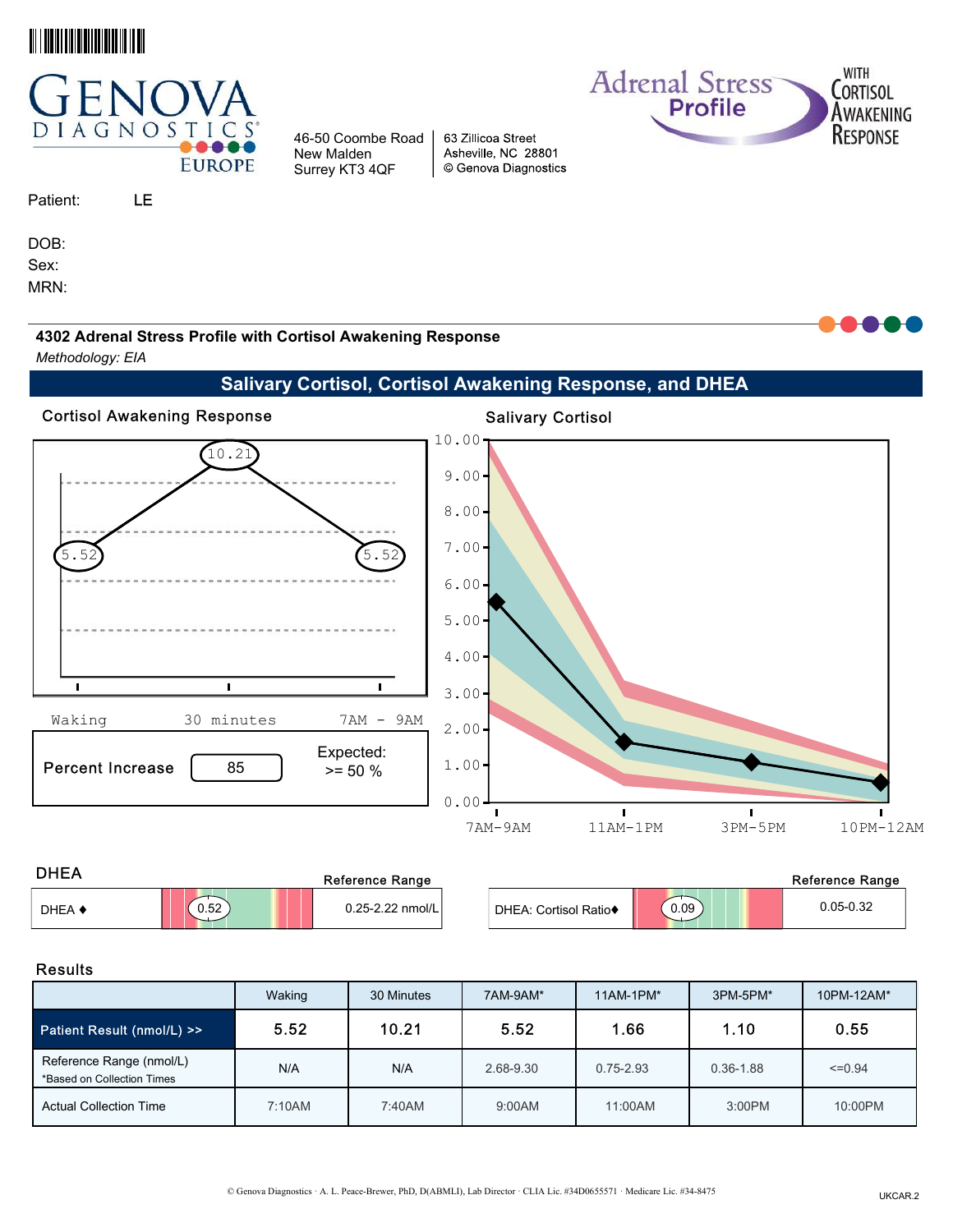

Commentary is provided to the practitioner for educational purposes, and should not be interpreted as diagnostic or as treatment recommendations. Diagnosis and treatment decisions are the practitioner's responsibility.

The performance characteristics of all assays have been verified by Genova Diagnostics, Inc. All assay have been cleared by the U.S. Food and Drug Administration, unless otherwise noted with ♦.

The Reference Range is a statistical interval representing 95% or 2 Standard Deviations (2 S.D.) of the reference population.

One Standard Deviation (1 S.D.) is a statistical interval representing 68% of the reference population. Values between 1 and 2 S.D. are not necessarily abnormal. Clinical correlation is suggested. (See example below)



Cortisol reference ranges are based on samples collected over one day during the following time periods (+/- 2hrs): #1: 7AM - 9AM

#2: 11AM - 1PM #3: 3PM - 5PM #4: 10PM - 12AM

Results for samples collected outside the recommended time period should be interpreted with caution as the stated reference range may not apply.

#### Diurnal Cortisol Rhythm/Slope

The natural cortisol diurnal rhythm shows a peak within the first hour after awakening, a rapid decline over the morning hours, and then a tapering through the rest of the day before reaching a nighttime nadir.

A flat slope is characterized by low morning levels, blunted afternoon response and/or evening drop in cortisol levels. Flattened slopes are:

- • Associated with a chronic stress burden, poor psychosocial functions, lack of HPA axis resiliency and lower perceived control over stress.
- • Predictive of health outcomes, such as increased breast cancer mortality, increased coronary calcifications, and increased body mass index.

 • Seen in Post-Traumatic Stress Disorder (PTSD), persistent fatigue, anxiety, depression, and Addison's Disease.

A "high flat" slope is characterized by high morning levels that fail to show a diurnal decrease.

- They can be a normal/appropriate response to a major stressor.
- High flat slopes might also suggest a challenge that seems insurmountable.

#### Timed Cortisol Measurements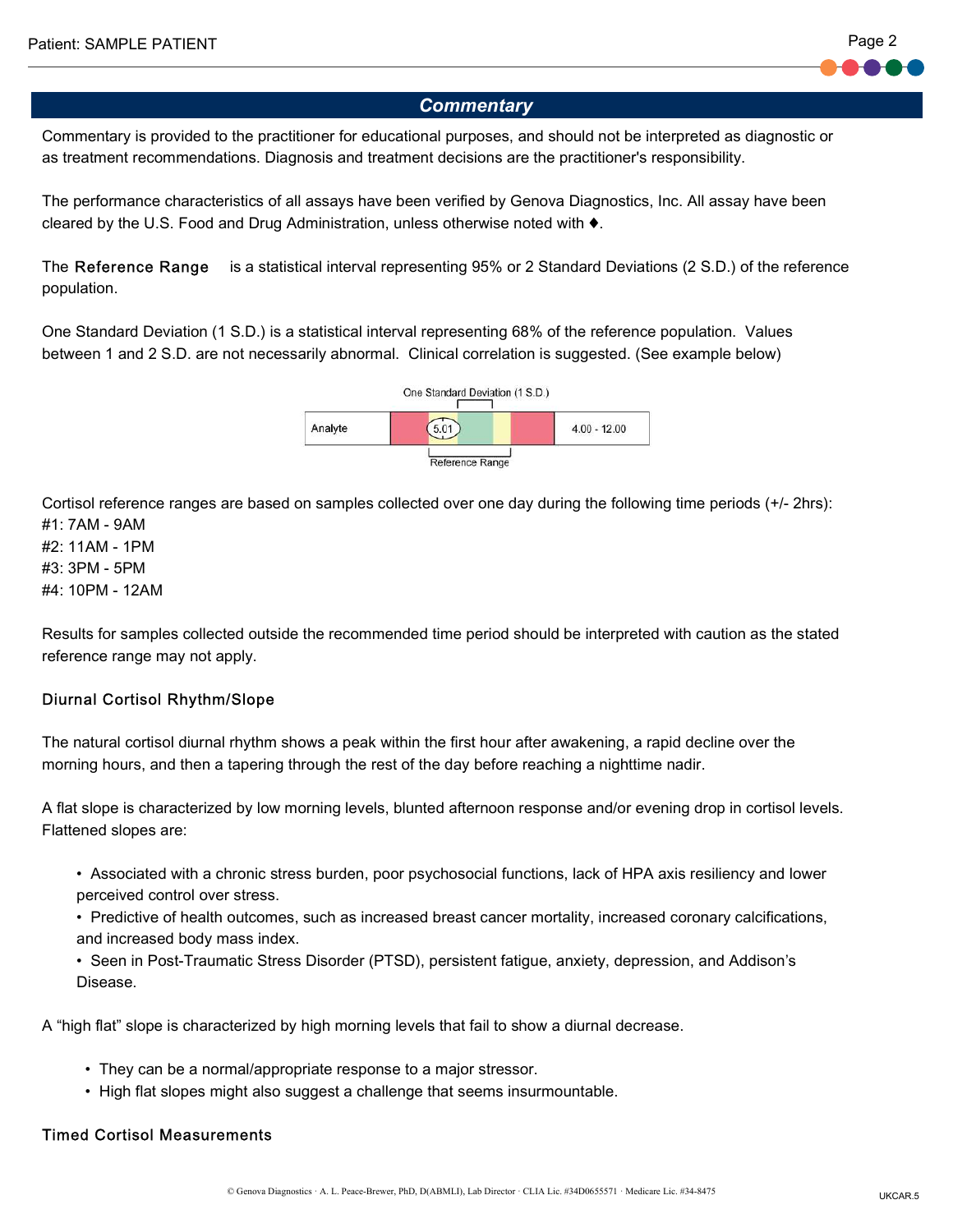Specific cortisol elevations throughout a diurnal rhythm may be caused by any number of acute mental, emotional and physical daily stressors, blood sugar dysregulation, exercise or pain. Abnormal results should be correlated with each patient's clinical presentation and specific daily routine.

Sample 1 (7:00 AM – 9:00 AM) cortisol measurement reflects peak ACTH-mediated adrenal gland response.

 • Exaggerated levels can be seen with exercise, blood sugar dysregulation, daily stressors, pain, and underlying adrenal hyperplasia or Cushing's syndrome.

 • Low levels may reflect an inability to mount a peak response as is seen in adrenal dysfunction and/or down regulation from chronic stressors.

Sample 2 (11:00 AM – 1:00 PM) cortisol levels reflect an adaptive function of the HPA axis to daily routine.

 • Elevated levels should be correlated with daily stressors, such as exercise, blood sugar dysregulation, perceived and actual lifestyle stressors and pain.

• Lower levels can reflect HPA axis dysfunction.

Sample 3 (3:00 PM – 5:00 PM) cortisol is often reflective of glycemic control due to the post-prandial timing of collection.

- Elevated levels can reflect any number of daily stressors as previously outlined.
- Low levels can reflect underlying HPA axis dysfunction.

Sample 4 (10:00 PM – 12:00 AM) cortisol levels are a good indication of baseline HPA axis function since they represent the lowest level during the circadian rhythm.

- Elevated levels may be due to stress, exercise, alcohol, and specific lifestyle stressors.
- Elevated evening salivary cortisol is linked to insomnia
- • High evening cortisol levels are also associated with various diseases such as diabetes, cardiovascular disease, hormonally driven cancers, and osteoporosis.

Treatment of elevated cortisol should be directed at the root cause of the stressor. Lifestyle modification with relaxation methods, dietary changes, pain management, and overall HPA axis support with nutrition and/or adaptogens can be helpful. Glandulars may be added if additional support is necessary.

#### Cortisol Awakening Response (CAR)

CAR is calculated by a direct percent increase: difference between 30 minutes and wake, divided by wake, then multiplied by 100. In literature, there are several ways to calculate CAR. Expected increases may differ depending on which calculation is used. Most literature demonstrates an expected increase of greater than 50% as a reflection of HPA axis resiliency.<sup>1</sup>

CAR represents the momentum of rising cortisol levels that begins several hours prior to awakening and an additional transient increase. The initial cortisol rise begins due to ACTH-mediated normal HPA axis activities with the additional CAR increase caused by supra-chiasmic nucleus (SCN) light activation.

CAR reflects a person's ability to cope with anticipated challenges and the perceptions of control around chronic stress. CAR is calculated based on the percent cortisol rise from awakening to 30 minutes. A value of approximately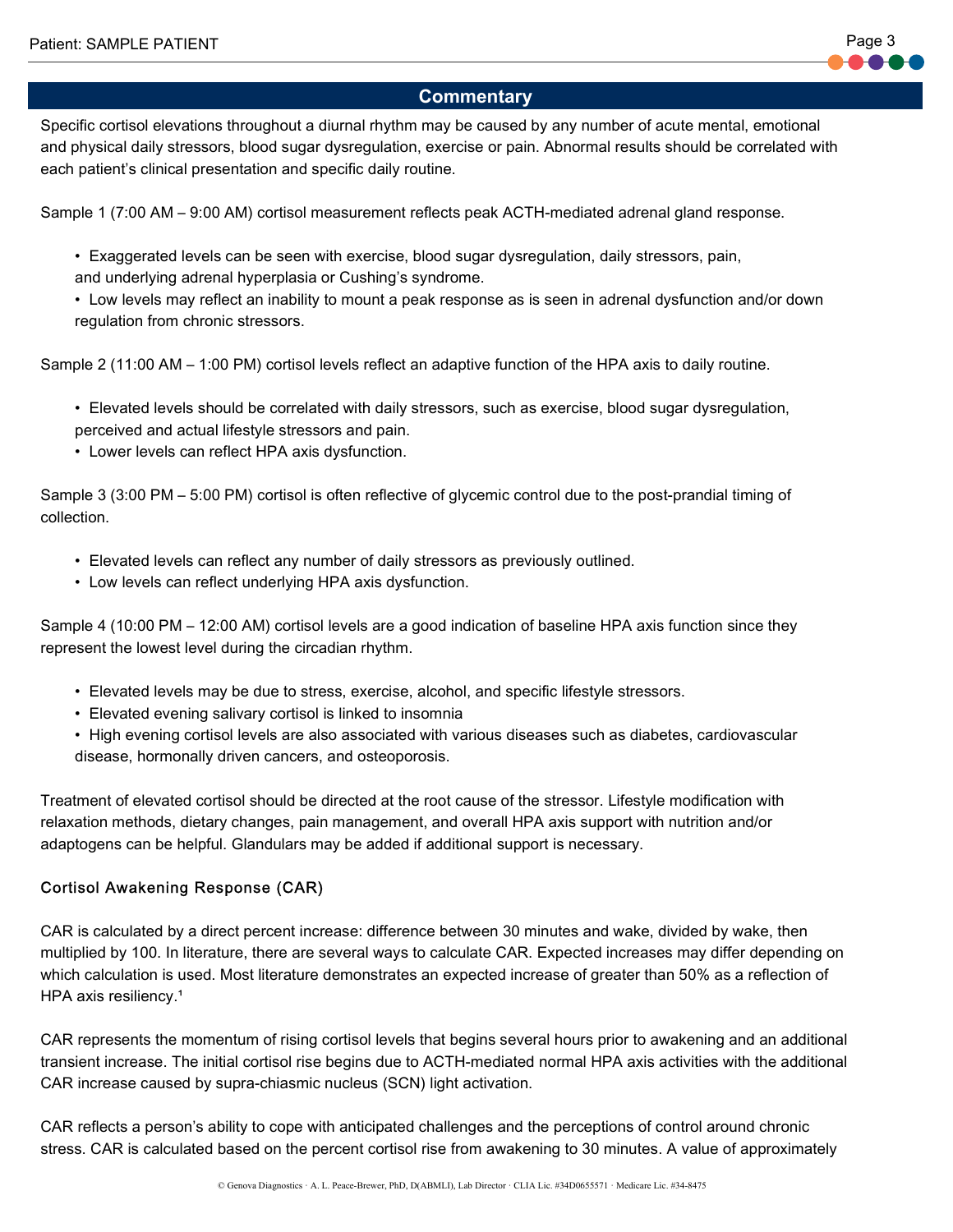#### 50% is expected.

Approximately 25% of healthy adults do not mount a CAR, and are termed non-responders. Response is defined as an increase of at least 2.5 nmol/l (0.09 mcg/dL) above individual baseline. Any patient with a result less than this is considered a "non-responder" if sampling was performed correctly and the rest of the diurnal curve shows adequate cortisol response.

- • Blunted CAR is seen in clinical burnout, self-reported health problems, early loss experiences, material hardship, depression, PTSD, and amnesia.
- • Elevated CAR can be adaptive as a reflection of anticipation for daily stress. It may play a literal role in "preparing for action" by stimulating motor function, immunity responses, and alertness.
- • If CAR is abnormal, and the rest of the diurnal pattern is not, then this would imply that a CAR-specific mechanism (SCN-related signaling) is implicated instead of a CRH or ACTH-mediated mechanism. Any abnormality of the hippocampus may blunt the CAR response and not affect the diurnal slope.
- • If both the CAR and the diurnal rhythm are abnormal, this may represent a more general HPA dysfunction. It may also be useful to look at DHEA for a complete assessment of the HPA axis.

CAR treatment involves HPA axis and adrenal support using lifestyle modification, nutrition and adaptogens. However, insight into blunted or elevated CAR may help direct additional modalities such as behavioral modification and psychological therapies.

Sample 4 (10:00 PM – 12:00 AM) cortisol levels are a good indication of baseline HPA axis function since they represent the lowest level during the circadian rhythm.

- Elevated levels may be due to stress, exercise, alcohol, and specific lifestyle stressors.
- Elevated evening salivary cortisol is linked to insomnia.
- • High evening cortisol levels are also associated with various diseases such as diabetes, cardiovascular disease, hormonally driven cancers, and osteoporosis.

#### **DHEA**

DHEA levels peak at around age 25, then decline steadily through the following decades. DHEA can be converted downstream in the steroidogenic pathway to create androgens and estrogens. It has antioxidant and anti-inflammatory properties and can be protective against corticosterone's neurotoxic effects.

- • Lower levels of DHEA are seen with advancing age and have been associated with immune dysregulation, cardiovascular disease, arthritis, osteoporosis, insomnia, declining cognition, depression, fatigue, and decreased libido.
- • Elevated levels of DHEA may reflect endogenous exposure and supplementation. Other considerations include Polycystic Ovarian Syndrome (PCOS,) adrenal hyperplasia and adrenal tumors.

General recommendations include overall control of the cortisol response, HPA axis support using nutrition, adaptogens, and behavioral modification.

#### DHEA:Cortisol Ratio